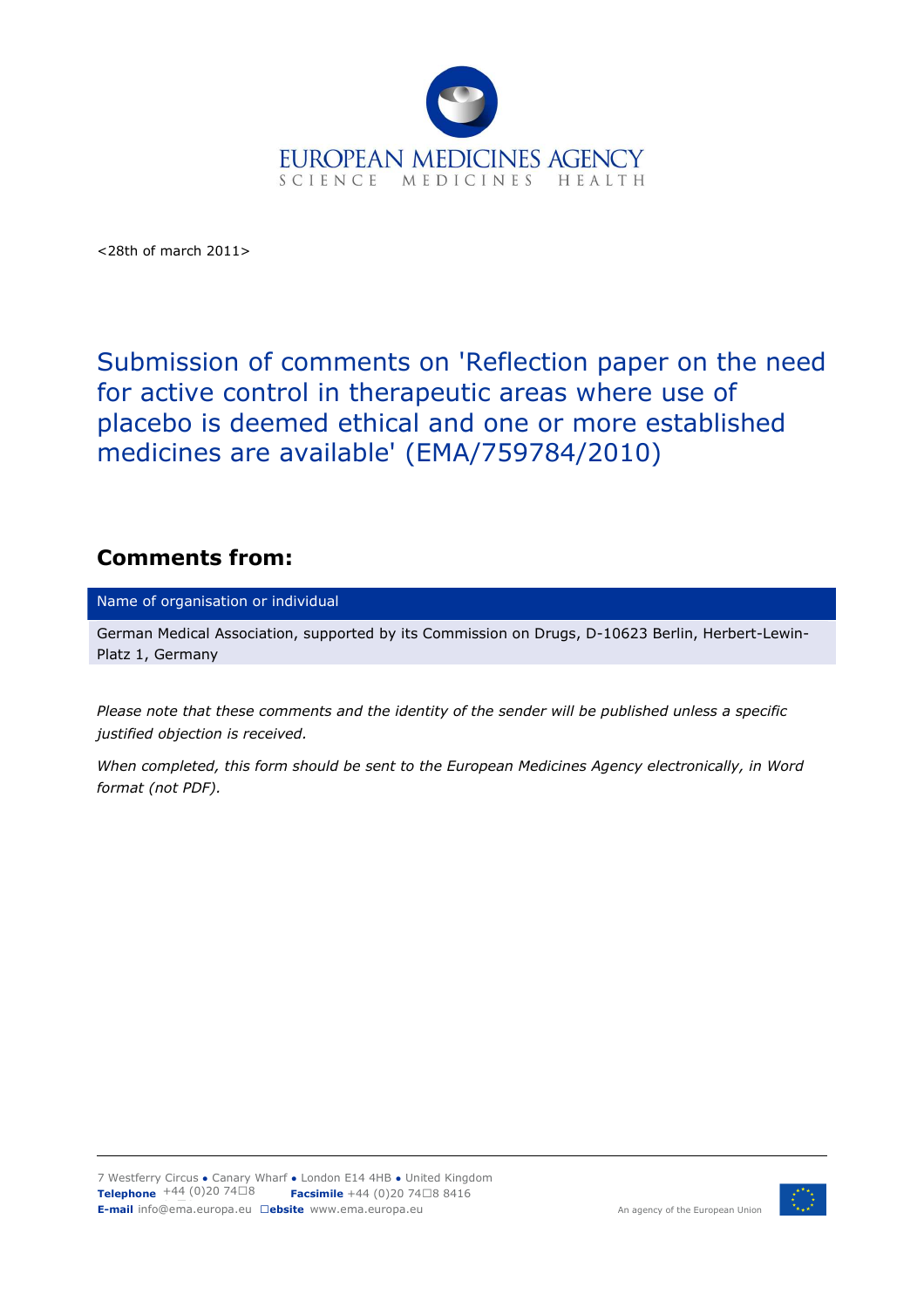## **1. General comments**

| Stakeholder number                 | General comment (if any)                                                                                                                                                                                                                                                                                                                                                                                                                                                                                                                                                                                                                    | Outcome (if applicable)         |
|------------------------------------|---------------------------------------------------------------------------------------------------------------------------------------------------------------------------------------------------------------------------------------------------------------------------------------------------------------------------------------------------------------------------------------------------------------------------------------------------------------------------------------------------------------------------------------------------------------------------------------------------------------------------------------------|---------------------------------|
| (To be completed by the<br>Agency) |                                                                                                                                                                                                                                                                                                                                                                                                                                                                                                                                                                                                                                             | (To be completed by the Agency) |
|                                    | The German Medical Association supported by its<br>Commission on Drugs is grateful to have been given the<br>opportunity to comment on the 'Reflection paper on the<br>need for active control in therapeutic areas where use of<br>placebo is deemed ethical and one or more established<br>medicines are available'. The reflection paper deals with<br>a very important issue. In view of recent discussions on<br>the most appropriate type of clinical studies, it is also<br>timely to ask for comments and exchange arguments<br>with the aim of reaching mutual understanding and<br>agreement within Europe.                       |                                 |
|                                    | Generally, placebo-controlled trials are seen as<br>acceptable in cases (i) without specific treatment options<br>(ii) short term treatment of mild diseases (e.g. mild<br>essential hypertension without end organ damage) (iii)<br>diseases with high responder rates to placebo.<br>From a scientific point of view, the three-arm trial has<br>major advantages, particularly in defining the place of<br>the new drug as compared to available treatment. A key<br>issue is the identification of the 'accepted' standard<br>therapy and the choice of dose, which may vary from<br>country to country and even within a country among |                                 |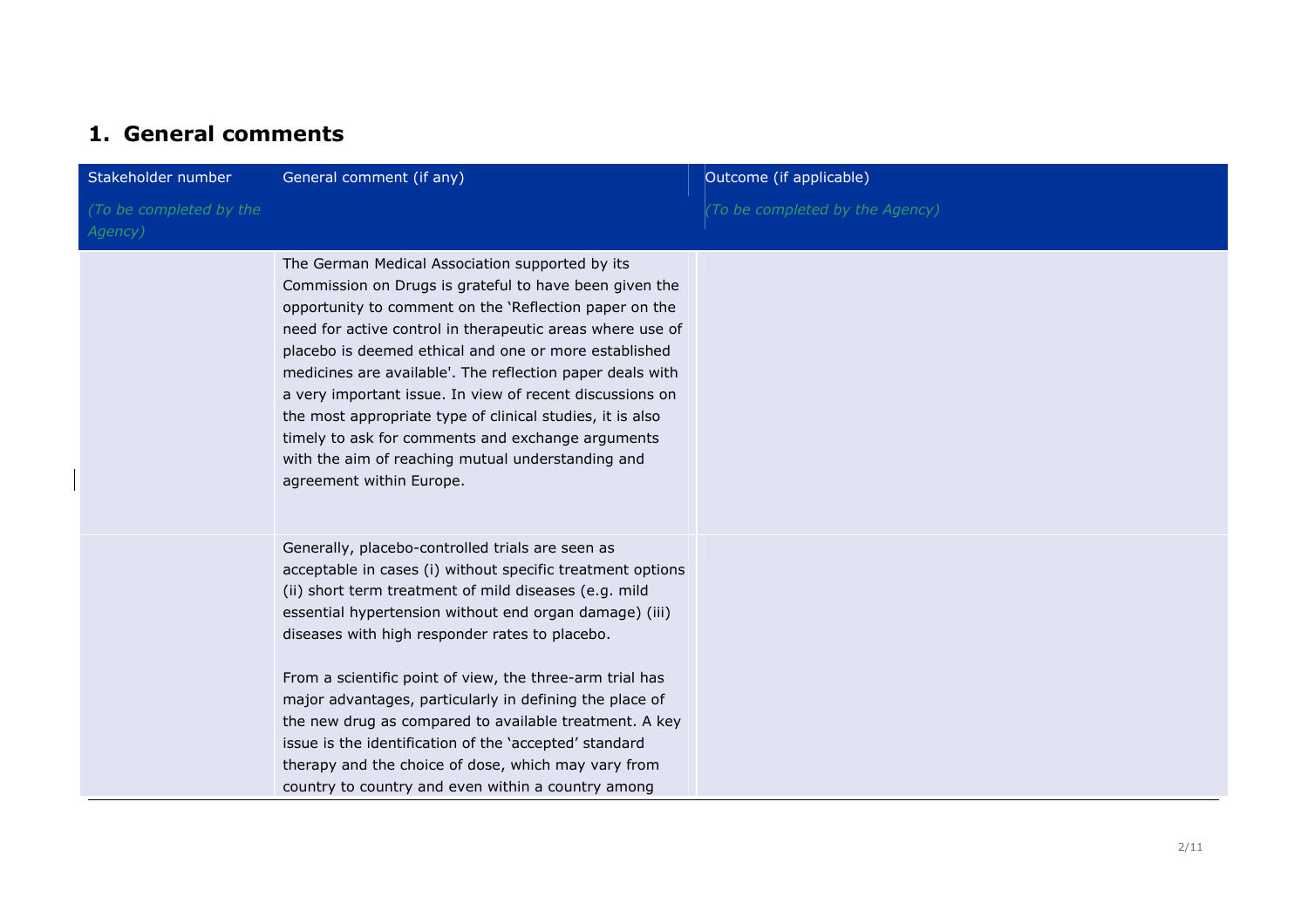| Stakeholder number                 | General comment (if any)                                                                                                                                                                                                              | Outcome (if applicable)         |
|------------------------------------|---------------------------------------------------------------------------------------------------------------------------------------------------------------------------------------------------------------------------------------|---------------------------------|
| (To be completed by the<br>Agency) |                                                                                                                                                                                                                                       | (To be completed by the Agency) |
|                                    | specialist physician societies depending on the type of<br>patient concerned.                                                                                                                                                         |                                 |
|                                    | It should be considered that the three-arm trial has the<br>same ethical implications as placebo-controlled trials<br>because it contains a placebo control arm. The use of<br>placebo may expose the study participants to increased |                                 |
|                                    | risk from not receiving active treatment (see above).<br>Placebo-controlled trials may require a smaller overall<br>sample size than trials comparing a new drug with an                                                              |                                 |
|                                    | active therapeutic agent. However, in a three-arm trial a<br>higher number of patients is required to demonstrate<br>superiority of the new experimental medicine over<br>standard treatment.                                         |                                 |
|                                    | The German Medical Association sees specific ethical<br>problems in including patients unable to give consent<br>(e.g. minors, disabled persons) in placebo-controlled<br>trials which have not been addressed in the reflection      |                                 |
|                                    | paper so far. Thus, we expect this issue to be included<br>and specifically discussed.                                                                                                                                                |                                 |
|                                    | The validity of indirect comparisons is controversially<br>debated. However, in the context of a broader<br>assessment of several treatment options where a direct                                                                    |                                 |
|                                    | comparison is practically unfeasible, indirect comparison<br>is a valuable and necessary tool. Hence, we see a need                                                                                                                   |                                 |
|                                    |                                                                                                                                                                                                                                       |                                 |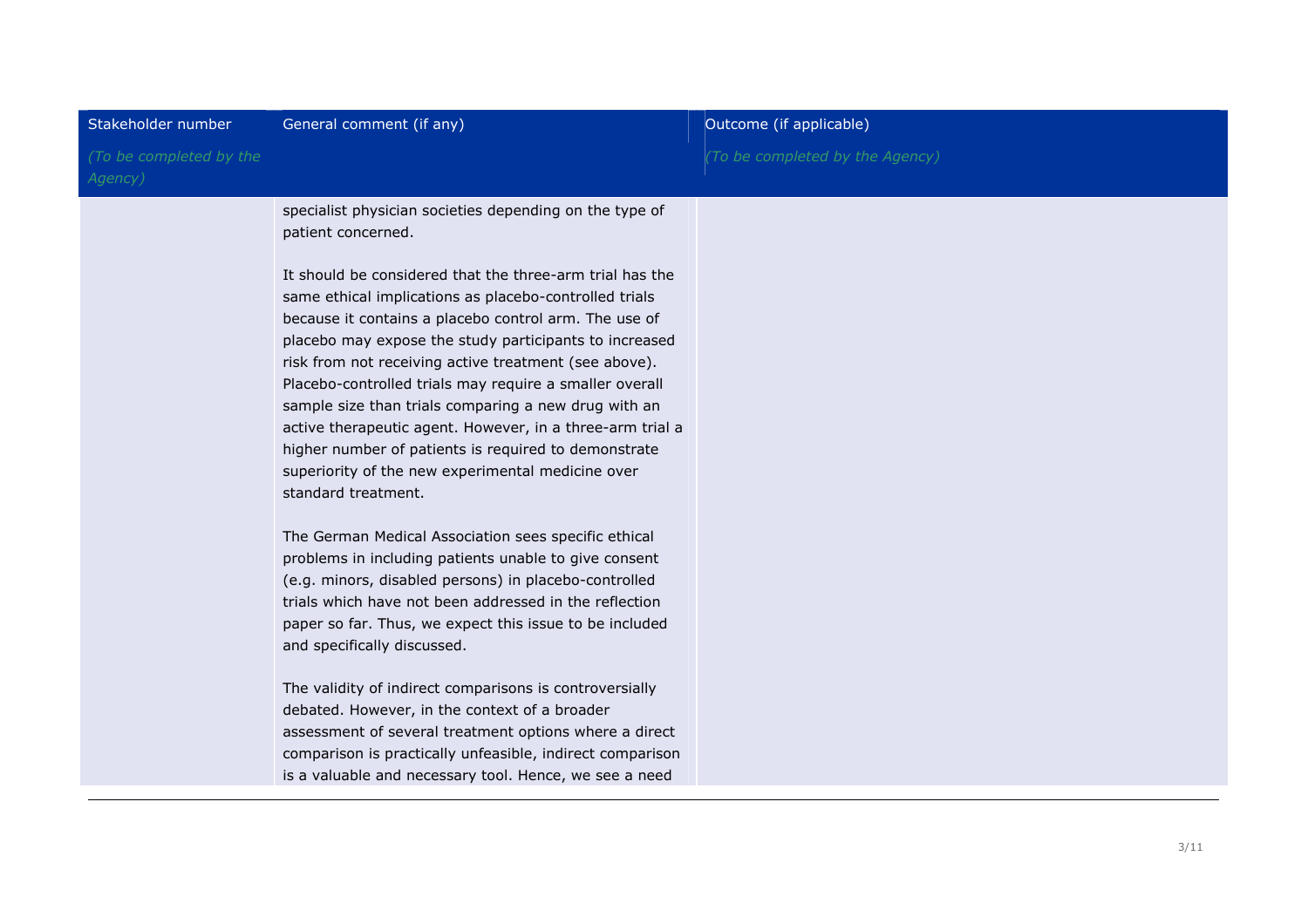| Stakeholder number                 | General comment (if any)                                                                                                                                                                                                                                                                                                                                                                                                             | Outcome (if applicable)         |
|------------------------------------|--------------------------------------------------------------------------------------------------------------------------------------------------------------------------------------------------------------------------------------------------------------------------------------------------------------------------------------------------------------------------------------------------------------------------------------|---------------------------------|
| (To be completed by the<br>Agency) |                                                                                                                                                                                                                                                                                                                                                                                                                                      | (To be completed by the Agency) |
|                                    | to address this specific question. Indirect comparison<br>may also be the option of evaluating treatments for rare<br>diseases where the number of patients is so low that a<br>three armed trial would be not feasible. On the other<br>hand, in the rapeutic areas with a high success rate $($ > 95<br>%), it could be discussed whether controlled trials are<br>necessary at all. This option has not been discussed at<br>all. |                                 |
|                                    | We would like to suggest an introductory chapter to the<br>reflection paper in which the points made above are<br>discussed.                                                                                                                                                                                                                                                                                                         |                                 |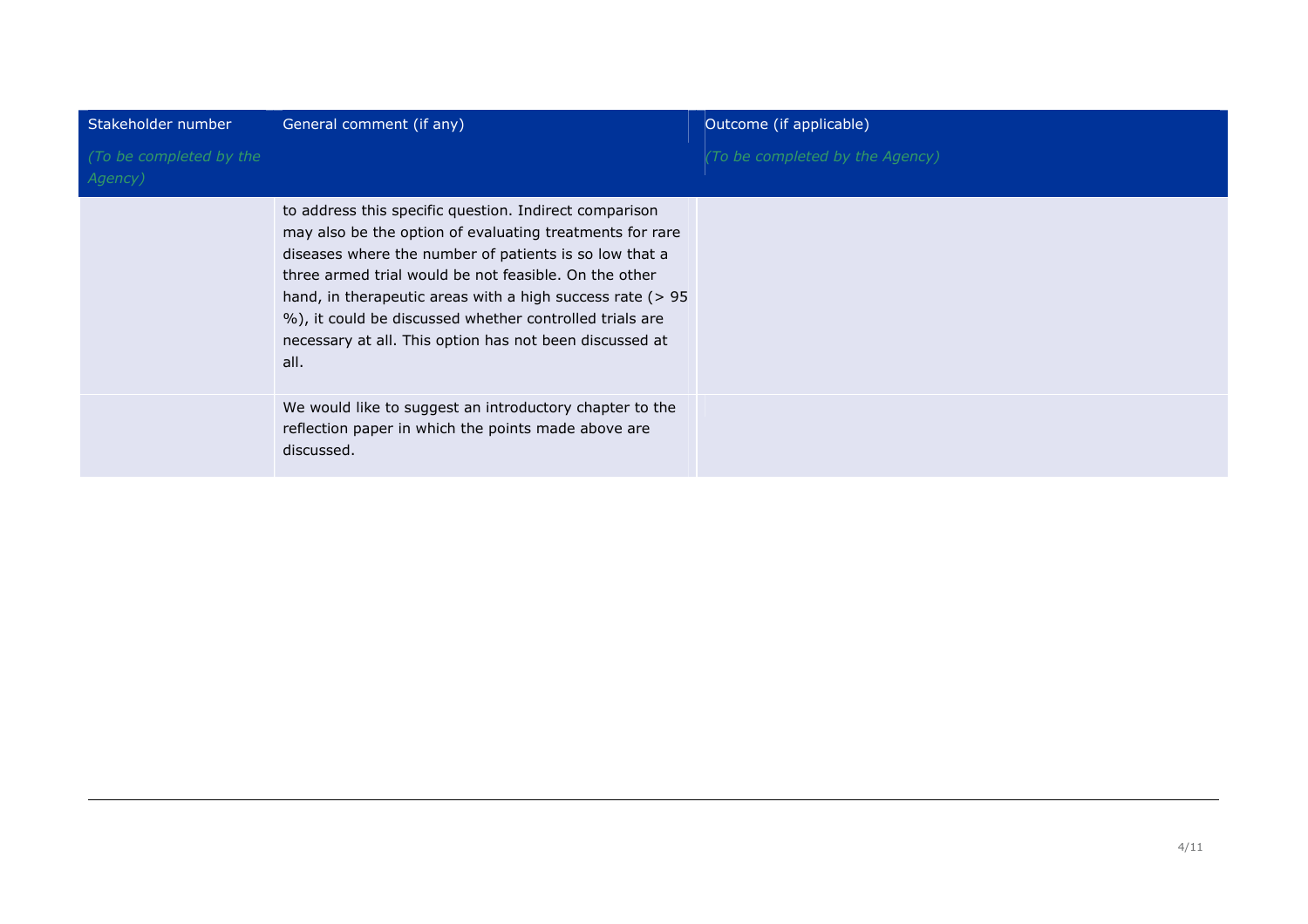## **2. Specific comments on text**

| Line number(s) of                       | Stakeholder number                 | Comment and rationale; proposed changes                                                                                                                                                                                                                                                                                                                                        | Outcome                         |
|-----------------------------------------|------------------------------------|--------------------------------------------------------------------------------------------------------------------------------------------------------------------------------------------------------------------------------------------------------------------------------------------------------------------------------------------------------------------------------|---------------------------------|
| the relevant text<br>(e.g. Lines 20-23) | (To be completed by<br>the Agency) | (If changes to the wording are suggested, they should be<br>highlighted using 'track changes')                                                                                                                                                                                                                                                                                 | (To be completed by the Agency) |
| 23                                      |                                    | Proposed changes: Drop the word "three-arm" in the phrase<br>"Where feasible, three-arm trials ". Trials with several doses<br>of the new medicine and/or the active control are also covered<br>by this reflection paper.                                                                                                                                                     |                                 |
| 27                                      |                                    | Comment: It is unclear in which cases a placebo-controlled<br>study that is deemed ethical is not feasible.<br>Proposed change: The word 'feasible' should be deleted.                                                                                                                                                                                                         |                                 |
| 28-29                                   |                                    | Comment: The term 'case-by-case' should be replaced<br>because of the ambiguity of criteria.<br>Proposed change: The need for an active control should be<br>judged by means of a catalogue of pre-specified criteria.                                                                                                                                                         |                                 |
| 36                                      |                                    | Comment: The comparison to active control should not only<br>"usually" be direct.<br>Proposed change: Delete "usually" and add "if possible" as the<br>last two words in the sentence.                                                                                                                                                                                         |                                 |
| 52                                      |                                    | Comment: (Outside the scope of this paper): Usually active<br>control therapies are determined after consultation with the<br>competent authorities. However, an active control therapy<br>that might be an established therapy in one region may not<br>play the same role in another region. A decade after the ICH<br>process more and more divergent opinions emerge. Even |                                 |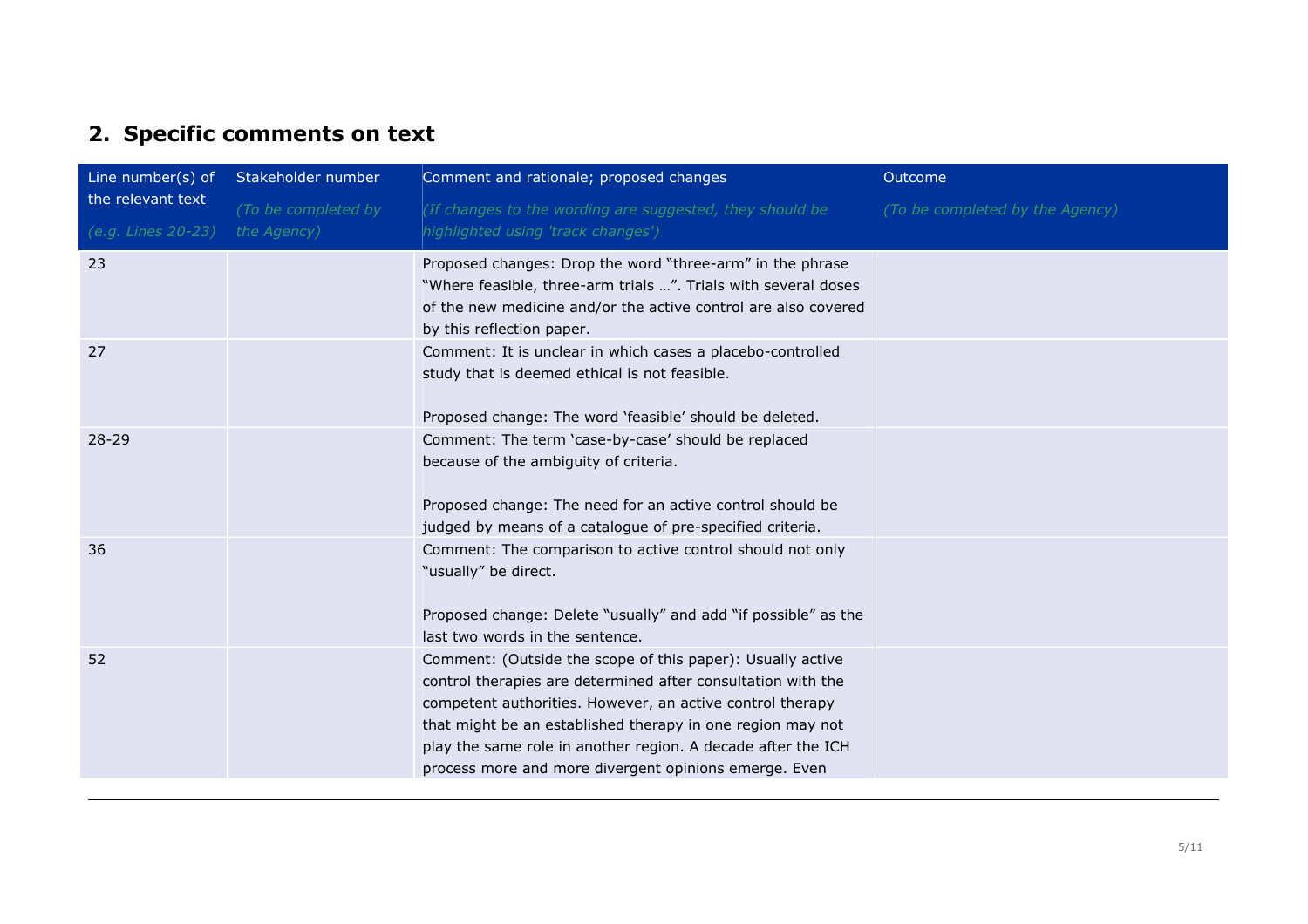| Line number( $s$ ) of                   | Stakeholder number                 | Comment and rationale; proposed changes                                                                                                                                                                                                                                                                                                                                                                                                                                                                                                                                                                                                                                                                                                                                                                                                                                                                                                                                                                                                                                                                                                                                                                             | Outcome                         |
|-----------------------------------------|------------------------------------|---------------------------------------------------------------------------------------------------------------------------------------------------------------------------------------------------------------------------------------------------------------------------------------------------------------------------------------------------------------------------------------------------------------------------------------------------------------------------------------------------------------------------------------------------------------------------------------------------------------------------------------------------------------------------------------------------------------------------------------------------------------------------------------------------------------------------------------------------------------------------------------------------------------------------------------------------------------------------------------------------------------------------------------------------------------------------------------------------------------------------------------------------------------------------------------------------------------------|---------------------------------|
| the relevant text<br>(e.g. Lines 20-23) | (To be completed by<br>the Agency) | (If changes to the wording are suggested, they should be<br>highlighted using 'track changes')                                                                                                                                                                                                                                                                                                                                                                                                                                                                                                                                                                                                                                                                                                                                                                                                                                                                                                                                                                                                                                                                                                                      | (To be completed by the Agency) |
|                                         |                                    | within Europe there might be ambiguity about what an<br>established therapy is and it is not desirable that sponsors be<br>led into "regulatory" traps.                                                                                                                                                                                                                                                                                                                                                                                                                                                                                                                                                                                                                                                                                                                                                                                                                                                                                                                                                                                                                                                             |                                 |
| 53                                      |                                    | Comment: Please clarify why the role of comparisons to active<br>control in the benefit-risk decision is not within the scope of<br>this guideline. In the EMEA Position Statement 17424/01 it is<br>stated that "granting marketing authorisations to new<br>medicinal products when their benefit to risk balance is at<br>least the same as that of established therapies, if any, is a<br>basic public health principle. These criteria form the basis of<br>the CPMP's scientific opinion." This means that a scientific<br>decision by the CPMP must be made about the new medicinal<br>products benefit to risk balance in comparison with<br>established therapies. It is the view of the German Medical<br>Association that trials comparing a new medicine with<br>concurrent active control play a central role in the decision<br>making process. Otherwise studies may be performed with<br>active control but without proper sample size planning based<br>on the reasoning that comparisons with active control are only<br>"explorative". Sponsors should be urged to fully exploit<br>inferential analysis strategies when this is possible without<br>type I error adjustments (alpha splitting). |                                 |
| 81                                      |                                    | Comment: This sentence should be rephrased. In our opinion<br>assessing benefit-to-risk relations depends at the very least<br>on a comparison with placebo or active control. If this data is<br>not available, accurate assessment is most probably<br>impossible.                                                                                                                                                                                                                                                                                                                                                                                                                                                                                                                                                                                                                                                                                                                                                                                                                                                                                                                                                |                                 |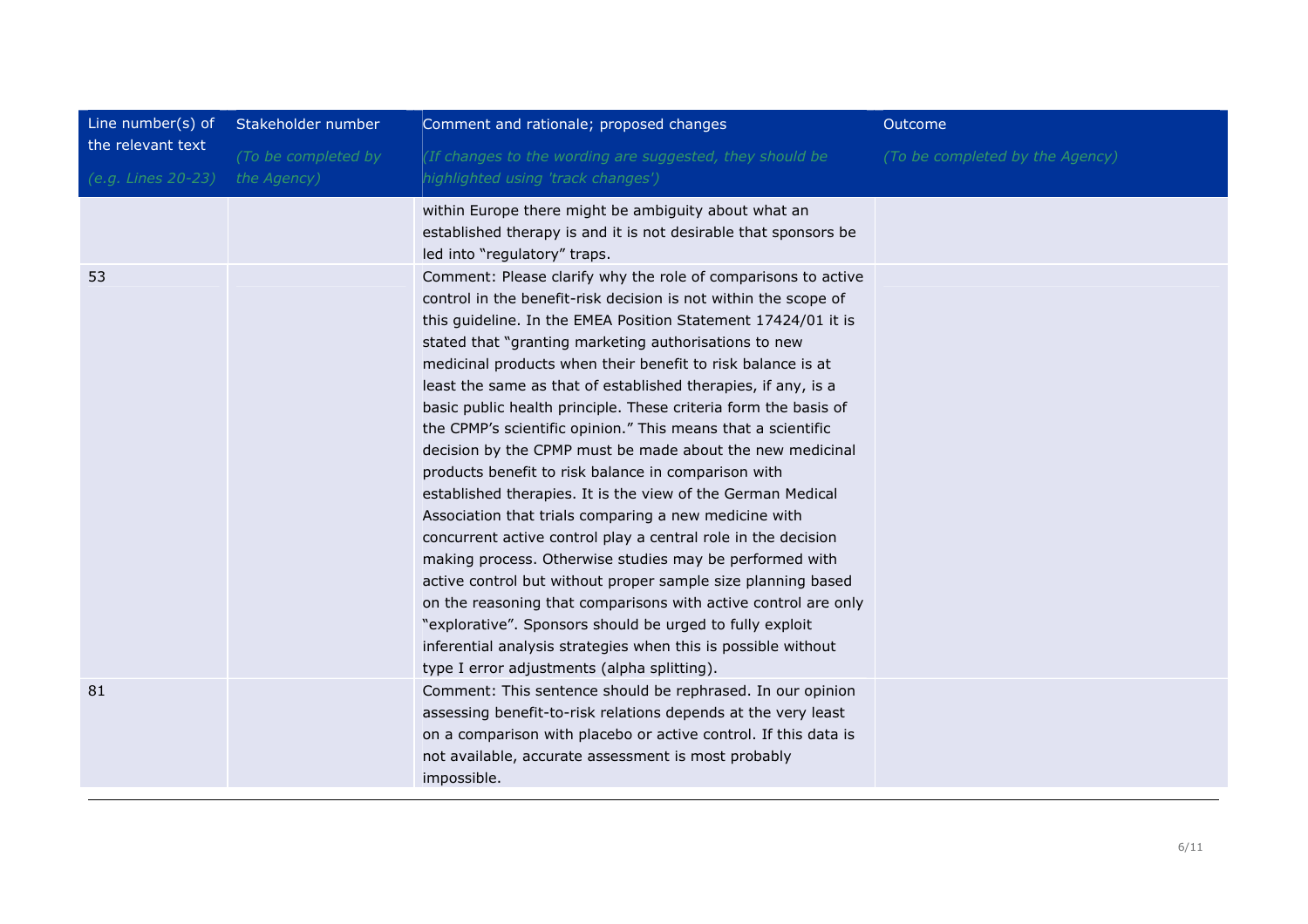| Line number(s) of  | Stakeholder number  | Comment and rationale; proposed changes                                                                                                                                                                                                                                                                                                                                                                                                                                                              | Outcome                         |
|--------------------|---------------------|------------------------------------------------------------------------------------------------------------------------------------------------------------------------------------------------------------------------------------------------------------------------------------------------------------------------------------------------------------------------------------------------------------------------------------------------------------------------------------------------------|---------------------------------|
| the relevant text  | (To be completed by | (If changes to the wording are suggested, they should be                                                                                                                                                                                                                                                                                                                                                                                                                                             | (To be completed by the Agency) |
| (e.g. Lines 20-23) | the Agency)         | highlighted using 'track changes')                                                                                                                                                                                                                                                                                                                                                                                                                                                                   |                                 |
| 86                 |                     | Proposed change: replace 'difficult' with 'impossible'                                                                                                                                                                                                                                                                                                                                                                                                                                               |                                 |
| 104                |                     | Comment: see comment for line 27                                                                                                                                                                                                                                                                                                                                                                                                                                                                     |                                 |
| 121-125            |                     | Comment: The German Medical Association sees a place for<br>historical data sets as comparators. However, the given<br>example sounds speculative and is not supported by evidence.                                                                                                                                                                                                                                                                                                                  |                                 |
| 142                |                     | Comment: The need for an active control should be<br>emphasized. In cases where established therapies exist, it is<br>the absence of an active control which needs to be justified on<br>a case by case basis, whereas the presence of an active<br>control should be the rule.<br>Proposed change: A placebo-controlled and active controlled<br>trial is the rule. The absence of an active control needs to be<br>justified based on the catalogue of criteria exemplified in lines<br>$28 - 29.$ |                                 |
| 146 ff.            |                     | Comment: We do not question that the two situations<br>described are particularly important for the inclusion of a<br>concurrent active control. Due to the limited knowledge of the<br>properties of the new medicine, the concerns mentioned<br>support the routine inclusion of established therapies within<br>clinical trials with new treatments.                                                                                                                                              |                                 |
| 154 ff.            |                     | Comment: It is widely known that sponsors run an additional<br>risk when not including an active control. The<br>recommendation for the inclusion should, however, be                                                                                                                                                                                                                                                                                                                                |                                 |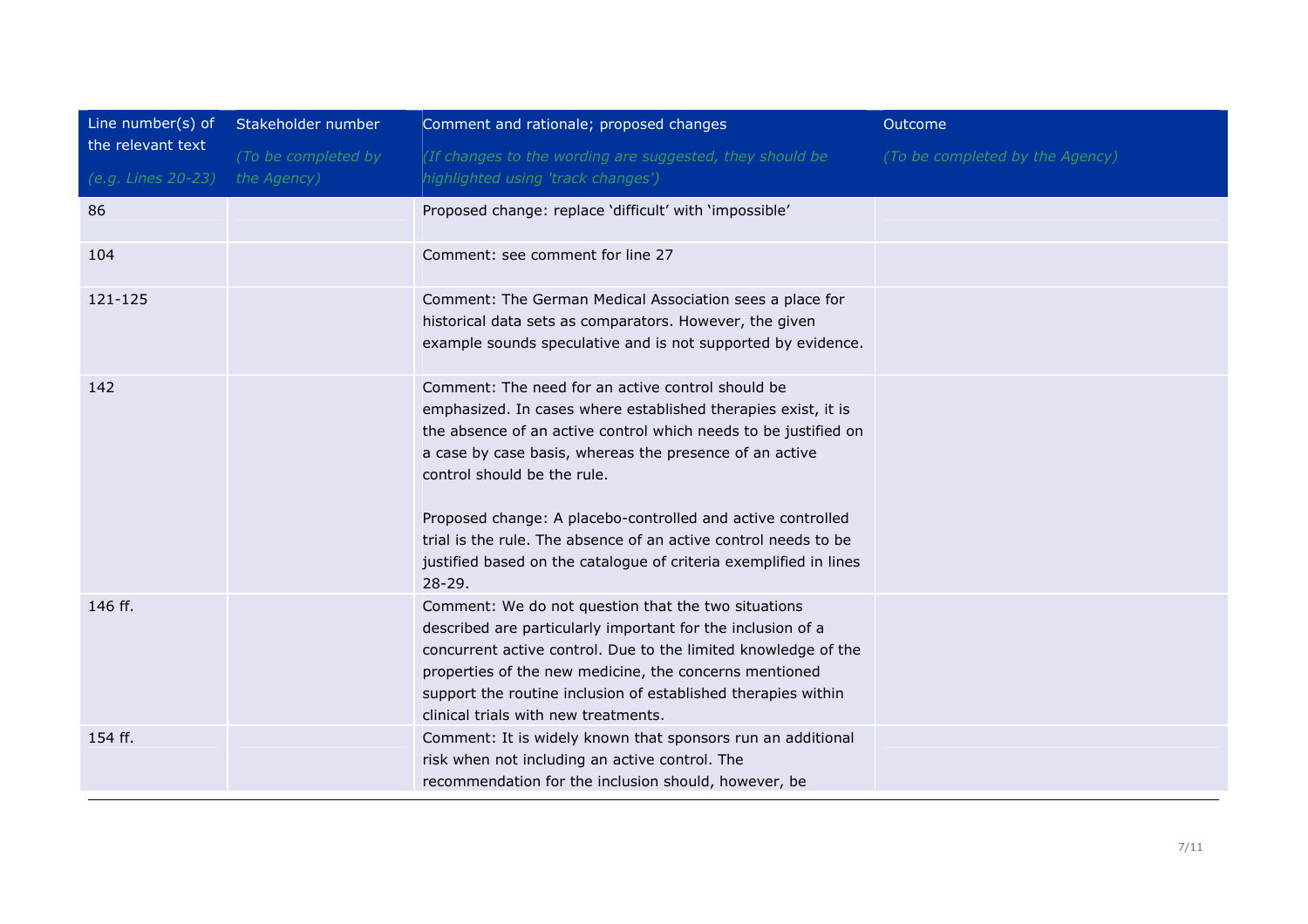| Line number(s) of                       | Stakeholder number                 | Comment and rationale; proposed changes                                                                                                                                                                                                                                                                                                                                                                                                                                                                                                                                                                                                                                                                                                                                                                                                                                                            | Outcome                         |
|-----------------------------------------|------------------------------------|----------------------------------------------------------------------------------------------------------------------------------------------------------------------------------------------------------------------------------------------------------------------------------------------------------------------------------------------------------------------------------------------------------------------------------------------------------------------------------------------------------------------------------------------------------------------------------------------------------------------------------------------------------------------------------------------------------------------------------------------------------------------------------------------------------------------------------------------------------------------------------------------------|---------------------------------|
| the relevant text<br>(e.g. Lines 20-23) | (To be completed by<br>the Agency) | (If changes to the wording are suggested, they should be<br>highlighted using 'track changes')                                                                                                                                                                                                                                                                                                                                                                                                                                                                                                                                                                                                                                                                                                                                                                                                     | (To be completed by the Agency) |
|                                         |                                    | stronger. Sponsors who do not include an active control arm<br>although established therapies exist should substantiate in the<br>study protocol why the inclusion of an active control is<br>deemed unnecessary.                                                                                                                                                                                                                                                                                                                                                                                                                                                                                                                                                                                                                                                                                  |                                 |
| 205                                     |                                    | Comment: A literature review has a high potential for<br>publication bias and selective reporting. Therefore, a<br>systematic review is needed to reduce these biases.<br>Proposed change: 'based on a systematic review' and further                                                                                                                                                                                                                                                                                                                                                                                                                                                                                                                                                                                                                                                              |                                 |
|                                         |                                    | define what is meant by "systematic".                                                                                                                                                                                                                                                                                                                                                                                                                                                                                                                                                                                                                                                                                                                                                                                                                                                              |                                 |
| 207-209                                 |                                    | Comment: It should be further explained what standards must<br>be applied to allow historical studies (e.g. RCTs whenever<br>possible) to be considered as an adequate alternative.                                                                                                                                                                                                                                                                                                                                                                                                                                                                                                                                                                                                                                                                                                                |                                 |
| 225 ff.                                 |                                    | Comment: The section addressing various objectives that can<br>be pursued in clinical trials including an active control and<br>placebo would benefit from more input from a biostatistical<br>point of view. The presence of at least three treatment groups<br>in confirmatory trials implies that multiple statistical tests and<br>the construction of multiple confidence intervals need<br>attention and possibly appropriate adjustment. Several<br>multiple testing procedures have been described in the<br>literature for this situation. Lines 238-239 of the draft<br>reflection paper mention hierarchical procedures briefly,<br>however this is just one procedure in the biostatistics toolbox.<br>In line 226, two of the most common primary objectives for<br>ERP trials with an experimental treatment (E), reference<br>active treatment (R), and placebo (P) are used (i) to |                                 |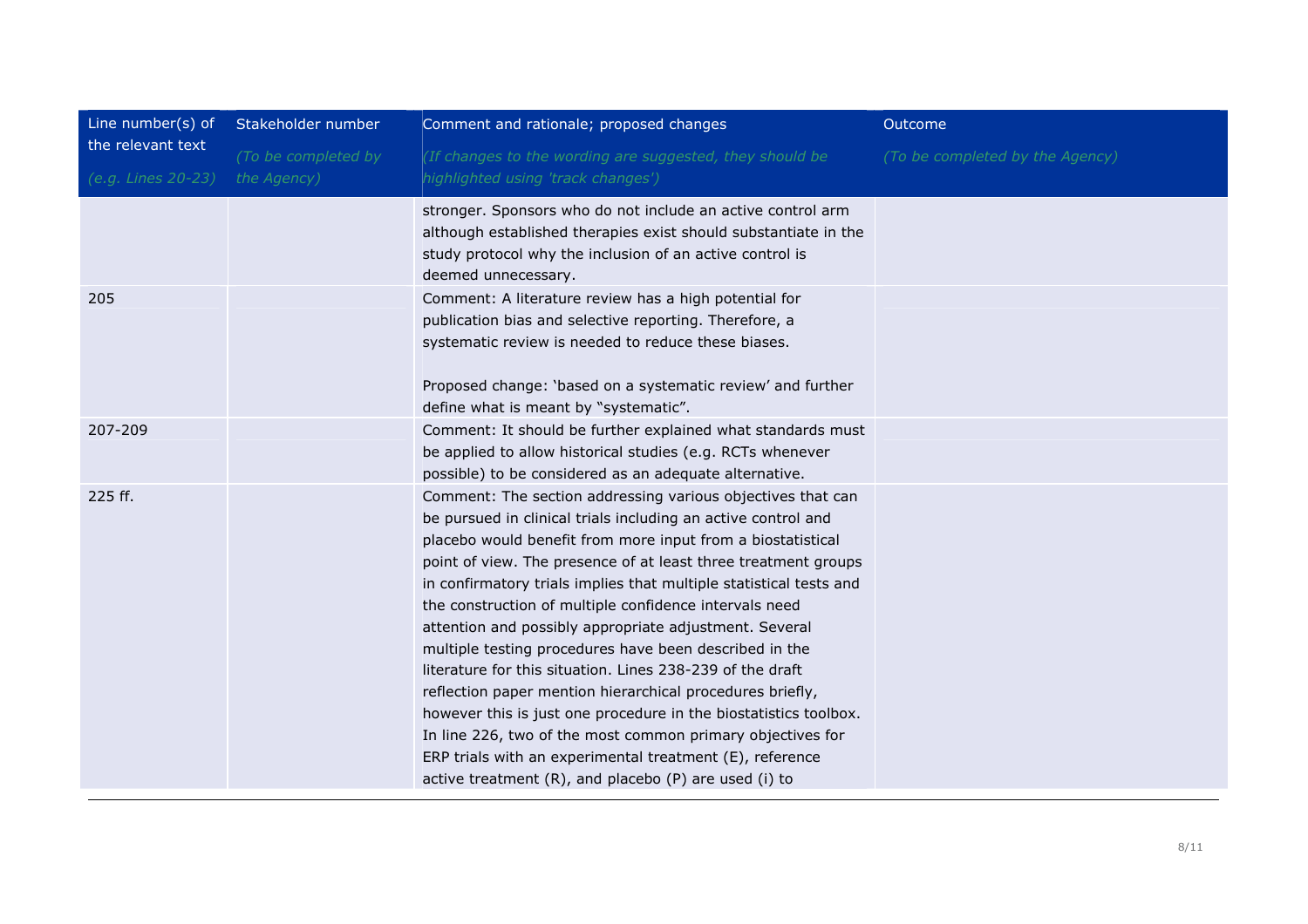| Line number(s) of  | Stakeholder number  | Comment and rationale; proposed changes                                                                                                                                                                                                                                                                                                                                                                                                                                                                                                                                                                                                                                                                                                                                                                                                                                                                                                                                                                                                                                                                                                                                                                                                                                                                                                                                                                                                                                                                                                                                                                                                                                                                                                                                              | Outcome                         |
|--------------------|---------------------|--------------------------------------------------------------------------------------------------------------------------------------------------------------------------------------------------------------------------------------------------------------------------------------------------------------------------------------------------------------------------------------------------------------------------------------------------------------------------------------------------------------------------------------------------------------------------------------------------------------------------------------------------------------------------------------------------------------------------------------------------------------------------------------------------------------------------------------------------------------------------------------------------------------------------------------------------------------------------------------------------------------------------------------------------------------------------------------------------------------------------------------------------------------------------------------------------------------------------------------------------------------------------------------------------------------------------------------------------------------------------------------------------------------------------------------------------------------------------------------------------------------------------------------------------------------------------------------------------------------------------------------------------------------------------------------------------------------------------------------------------------------------------------------|---------------------------------|
| the relevant text  | (To be completed by | (If changes to the wording are suggested, they should be                                                                                                                                                                                                                                                                                                                                                                                                                                                                                                                                                                                                                                                                                                                                                                                                                                                                                                                                                                                                                                                                                                                                                                                                                                                                                                                                                                                                                                                                                                                                                                                                                                                                                                                             | (To be completed by the Agency) |
| (e.g. Lines 20-23) | the Agency)         | highlighted using 'track changes')                                                                                                                                                                                                                                                                                                                                                                                                                                                                                                                                                                                                                                                                                                                                                                                                                                                                                                                                                                                                                                                                                                                                                                                                                                                                                                                                                                                                                                                                                                                                                                                                                                                                                                                                                   |                                 |
|                    |                     | demonstrate superiority of E over P and (ii) to demonstrate<br>non-inferiority (or equivalence) of E in comparison to R.<br>Without the demonstration of superiority of E over P, a market<br>authorisation is not possible, and the demonstration that E<br>does or does not compare unfavourably with R is usually<br>important information for the judgement of the benefit-risk<br>balance. Regarding the demonstration of assay sensitivity, the<br>draft of the reflection paper takes the view that "requirements"<br>to establish assay sensitivity are usually equivalent to the<br>requirements to show superiority to placebo for the active<br>treatments". This is understood to mean that both the active<br>control and the new medicine must show superiority over the<br>placebo. In section 1.5 of ICH E10 it is stated differently:<br>"When two treatments within a trial are shown to have<br>different efficacy (i.e., when one treatment is superior), that<br>finding itself demonstrates that the trial had assay sensitivity."<br>This supports the assumption that assay sensitivity is already<br>present when objective (i) is satisfied, i.e. when the<br>experimental treatment demonstrates superiority over the<br>placebo. This view is of particular interest in therapeutic areas<br>where there is a high failure rate (e.g. studies in depression).<br>In lines $88 - 96$ , the draft reflection paper discusses this and<br>mentions some scenarios: If both, E and R are superior to P,<br>this certainly is the most satisfactory scenario for the<br>demonstration of assay sensitivity. However, during planning<br>there is considerable uncertainty about whether or not such<br>an objective can be achieved and a sequential approach |                                 |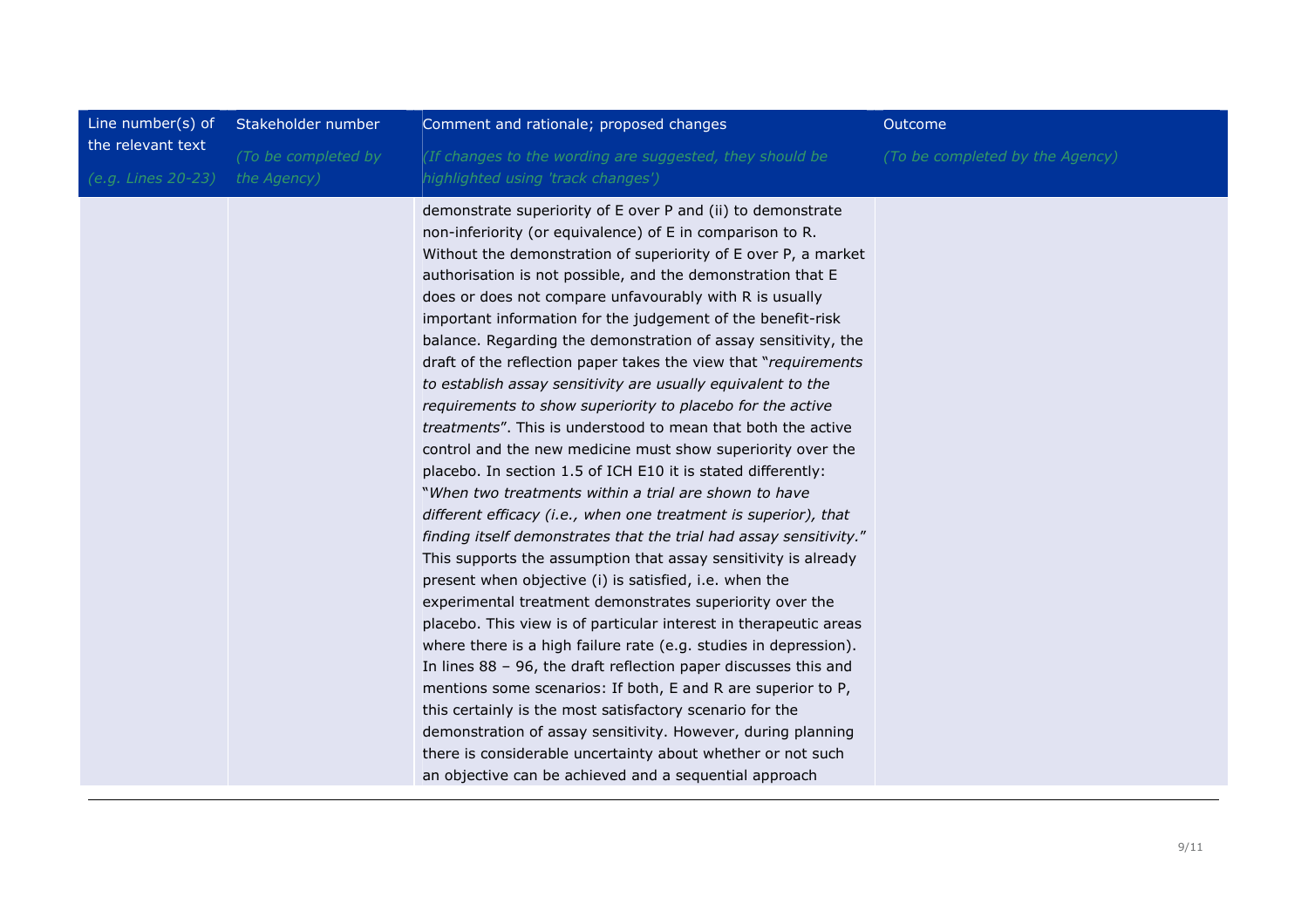| Line number(s) of  | Stakeholder number  | Comment and rationale; proposed changes                                                                                                                                                                                                                                                                                                                                                                                                                                                                                                                                                                                                                                                                                                                                                                                                                                                                                                                                                                                                                                                                                                                                                                                                                                                                                                                                                                                                      | Outcome                         |
|--------------------|---------------------|----------------------------------------------------------------------------------------------------------------------------------------------------------------------------------------------------------------------------------------------------------------------------------------------------------------------------------------------------------------------------------------------------------------------------------------------------------------------------------------------------------------------------------------------------------------------------------------------------------------------------------------------------------------------------------------------------------------------------------------------------------------------------------------------------------------------------------------------------------------------------------------------------------------------------------------------------------------------------------------------------------------------------------------------------------------------------------------------------------------------------------------------------------------------------------------------------------------------------------------------------------------------------------------------------------------------------------------------------------------------------------------------------------------------------------------------|---------------------------------|
| the relevant text  | (To be completed by | (If changes to the wording are suggested, they should be                                                                                                                                                                                                                                                                                                                                                                                                                                                                                                                                                                                                                                                                                                                                                                                                                                                                                                                                                                                                                                                                                                                                                                                                                                                                                                                                                                                     | (To be completed by the Agency) |
| (e.g. Lines 20-23) | the Agency)         | highlighted using 'track changes')                                                                                                                                                                                                                                                                                                                                                                                                                                                                                                                                                                                                                                                                                                                                                                                                                                                                                                                                                                                                                                                                                                                                                                                                                                                                                                                                                                                                           |                                 |
|                    |                     | starting with either the comparison E versus P or R versus P<br>could provide more confirmatory statistical evidence. If both,<br>E and R fail to demonstrate superiority over P, this leads to<br>the conclusion that the trial lacks assay sensitivity, and it<br>leaves the question open as to whether assay sensitivity could<br>be demonstrated in a new trial with a more appropriate<br>design. If E fails and R does not, this usually leads to the<br>assumption that E is not effective. Regarding the scenario: R<br>fails and E does not, the draft of the reflection paper is silent<br>on this point. E could, for example, be superior to both R and<br>P. Note that in a hierarchical test procedure that starts with<br>the comparison R versus P and fails to demonstrate<br>superiority, the sponsor cannot gain any advantage from an<br>apparent positive result in the comparison E versus P or E<br>versus R. The last two scenarios (i.e. either E or R fail) have a<br>considerable probability of occurring merely as a result of<br>chance, even if the assumptions underlying the sample size<br>estimation are true and power for each single comparison is<br>high. A requirement for demonstrating superiority of E and R<br>over placebo simultaneously would also affect confirmatory<br>results on the otherwise successful comparison.<br>A similar statement can of course also be made if the variable |                                 |
| 271                |                     | of interest is a safety variable.<br>Comment: Link doesn't work and has to be updated                                                                                                                                                                                                                                                                                                                                                                                                                                                                                                                                                                                                                                                                                                                                                                                                                                                                                                                                                                                                                                                                                                                                                                                                                                                                                                                                                        |                                 |
|                    |                     | Proposed change: Update the link.                                                                                                                                                                                                                                                                                                                                                                                                                                                                                                                                                                                                                                                                                                                                                                                                                                                                                                                                                                                                                                                                                                                                                                                                                                                                                                                                                                                                            |                                 |
| Flow chart         |                     | Comment: The flow chart raises the questions mentioned                                                                                                                                                                                                                                                                                                                                                                                                                                                                                                                                                                                                                                                                                                                                                                                                                                                                                                                                                                                                                                                                                                                                                                                                                                                                                                                                                                                       |                                 |